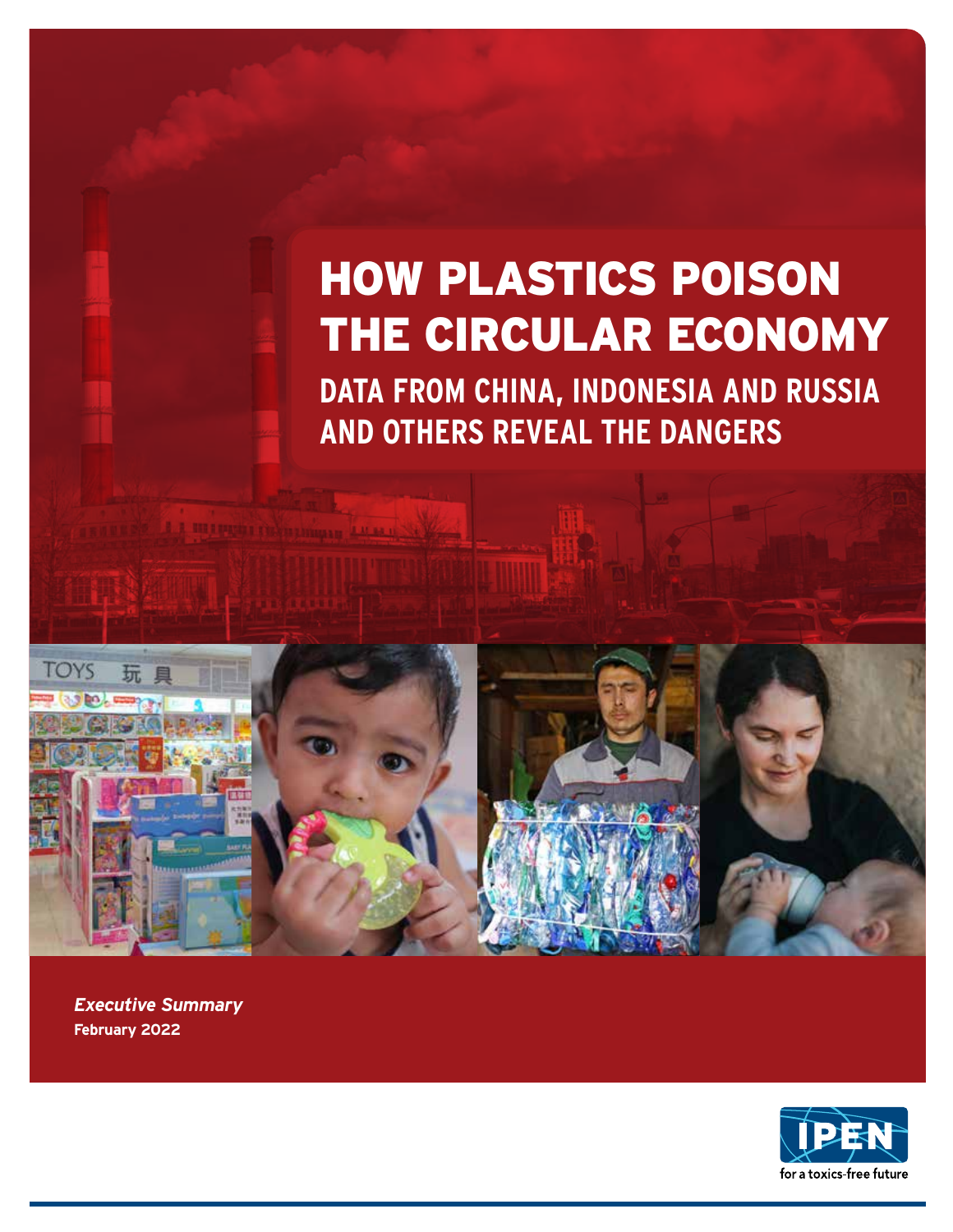## HOW PLASTICS POISON THE CIRCULAR ECONOMY

**DATA FROM CHINA, INDONESIA AND RUSSIA AND OTHERS REVEAL THE DANGERS**

#### **February 2022**



**IPEN** is a network of over 600 non-governmental organizations working in more than 120 countries to reduce and eliminate the harm to human health and the environment from toxic chemicals. IPEN's campaign on Toxic Chemicals in Plastics seeks to eliminate harm from chemicals in plastics when plastics are produced, used, recycled, and discarded.

#### **ipen.org**









**Arnika** is a Czech non-governmental organisation established in 2001. Its mission is to protect nature and a healthy environment for future generations both at home and abroad.

#### **arnika.org/en**

**Nexus3** or Nexus for Health, Environment, and Development (formerly known as BaliFokus Foundation) is an organization in Indonesia that works to safeguard the public, especially vulnerable populations, from the impact of development to health and the environment, towards a just, toxics-free, and sustainable future.

#### **www.nexus3foundation.org**

**Toxics Free Corps/Shenzhen Zero Waste** focuses on independent testing and corporate advocacy to provide detoxification of public, daily consumer goods, as well as mainstreaming chemical management issues by fostering and developing civil corporation networks, all to achive a "non-toxic national" vision.

#### **www.toxicsfree.org.cn**

**Eco-Accord**Center for Environment and Sustainable Development promotes the transition to sustainable development by searching and implementing new approaches to solving environmental, economic and social problems at the global, national and local levels, as well as educating the general public about environmental protection and sustainable development.

#### **www.ecoaccord.org**

© 2022. International Pollutants Elimination Network (IPEN). All rights reserved

**Front cover:** (back) **thermal station Moscow, Russia;** (inset, left to right) **toy store in Shenzhen, China; toddler biting a teething toy; worker carrying bundled plastics at recycling center in Moscow, Russia; mother feeding child from bottle** (Nathan Dumlao/ Unsplash). **Opposite: Woman working at "modern plastic industry" recycler, Java, Indonesia.**



2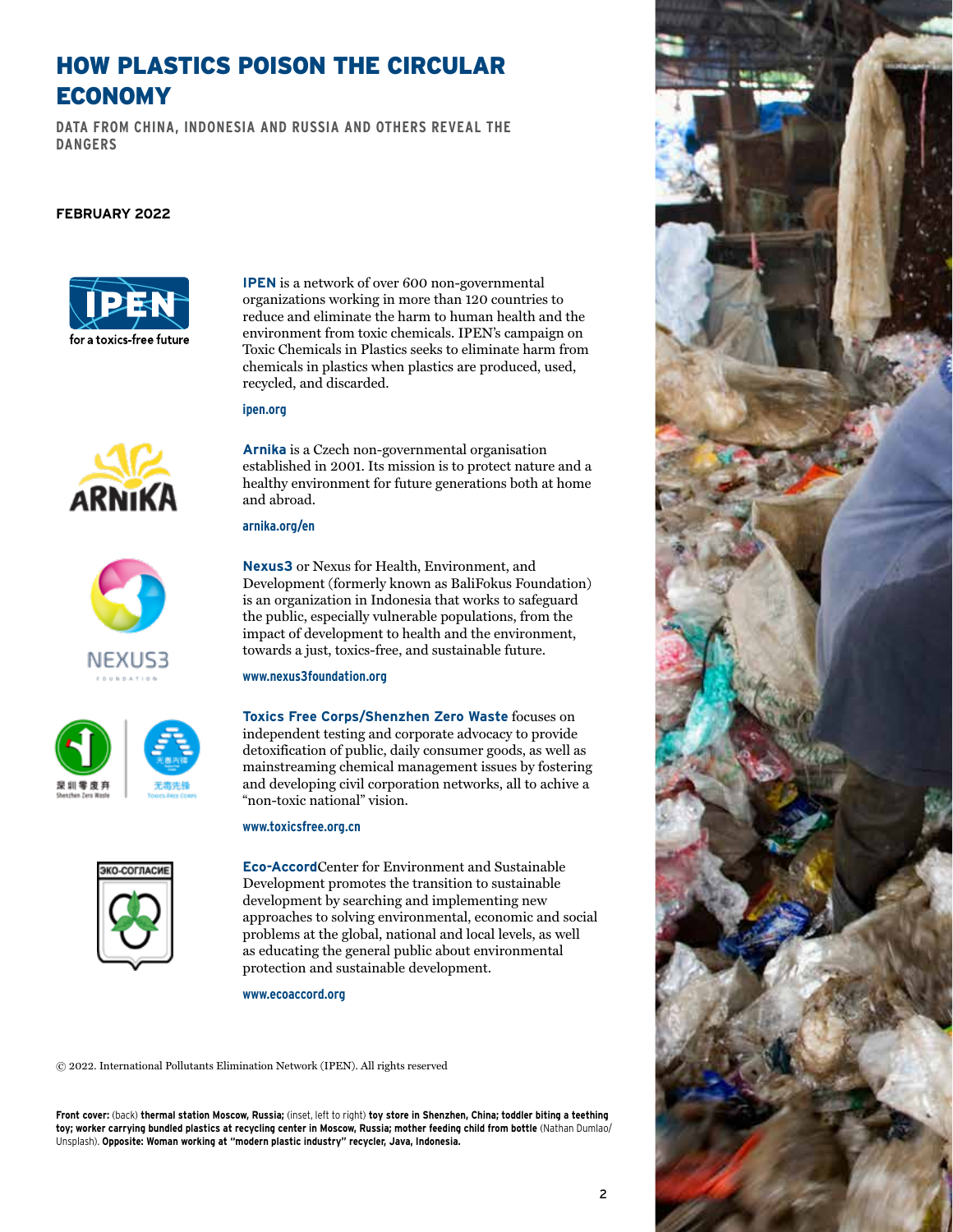

arromandones de la Calendaria<br>La calendaria de la Calendaria

## **KEY POINTS**

IPEN has carried out a number of studies that highlight:

- Huge volumes of diverse plastics waste streams, coupled with a lack of information on hazardous ingredients in plastic products, create a significant, unmanageable obstacle to countries seeking to implement circular economies.
- Toxic chemicals, that have been banned under international chemicals conventions, are being recycled from plastic waste into new consumer products, resulting in risks that are impossible to quantify because of lack of knowledge on material composition.
- Toxic chemicals continue to be used in consumer products in the countries assessed, despite being identified as harmful and restricted, or banned in other regions, further fueling the supply of non-circular hazardous plastic waste globally.
- As plastic production and use escalates, China, Russia, and Indonesia all major economies will continue to be unable to handle large volumes of plastics waste safely, while blindly allowing known toxic chemicals into the market in plastic products, without regulations that require plastic ingredients to be labelled.
- A dialogue on the health and environmental impacts of the plastics circular economy is essential, and plastics producers should be financially liable for any harm caused through the life cycle of plastics.

How plastics poison the circular economy (February 2022) 3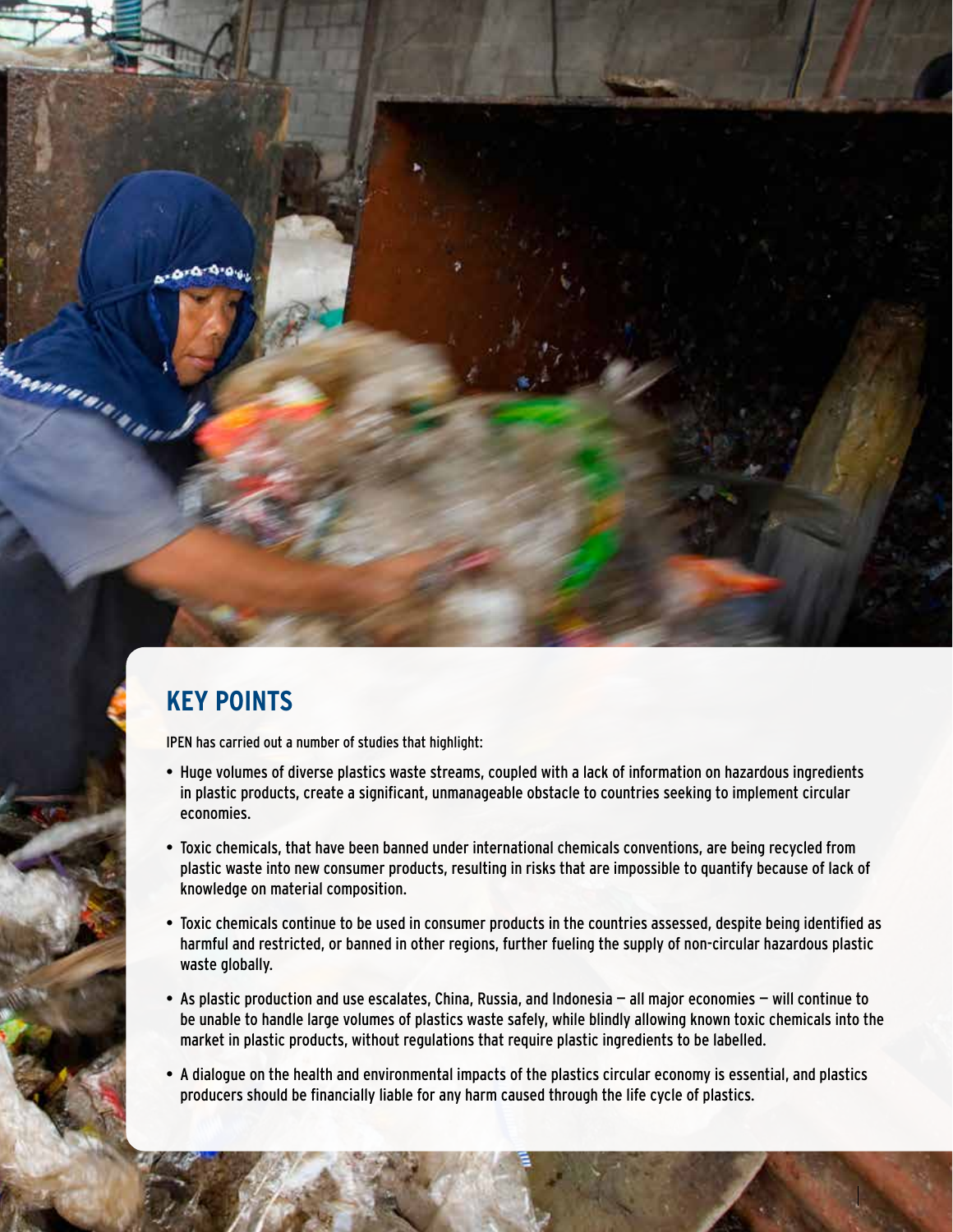# **PLASTICS POISON THE CIRCULAR ECONOMY**



# **IPEN NETWORK INVESTIGATES THE PLASTIC CIRCULAR ECONOMY IN MAJOR ECONOMIC MARKETS**

To better understand the risks associated with plastics and the circular economy, IPEN investigated the situation in three significant global economies – China, Indonesia, and Russia. It analyzed:

- The volume of plastic production, import, and use;
- The status of waste management and recycling, and their governance systems.

It also carried out three studies on the presence of toxic chemicals in plastic and synthetic textile consumer products. (The chemicals are present as a result of recycling products that already

contain toxic additives, or are added intentionally to impart functionality, such as stain or water resistance.) The studies looked at:

- Brominated flame retardants (BFRs) in recycled plastic products from China, Indonesia, and Russia;
- Perfluoroalkyl and polyfluoroalkyl substances (PFAS), known as 'forever chemicals', in clothing in China, Indonesia, and Russia;
- The presence of bisphenol A (BPA) in baby bottles in Bangladesh, Bhutan, China, Indonesia, Malaysia, Russia, Sri Lanka, and Tanzania.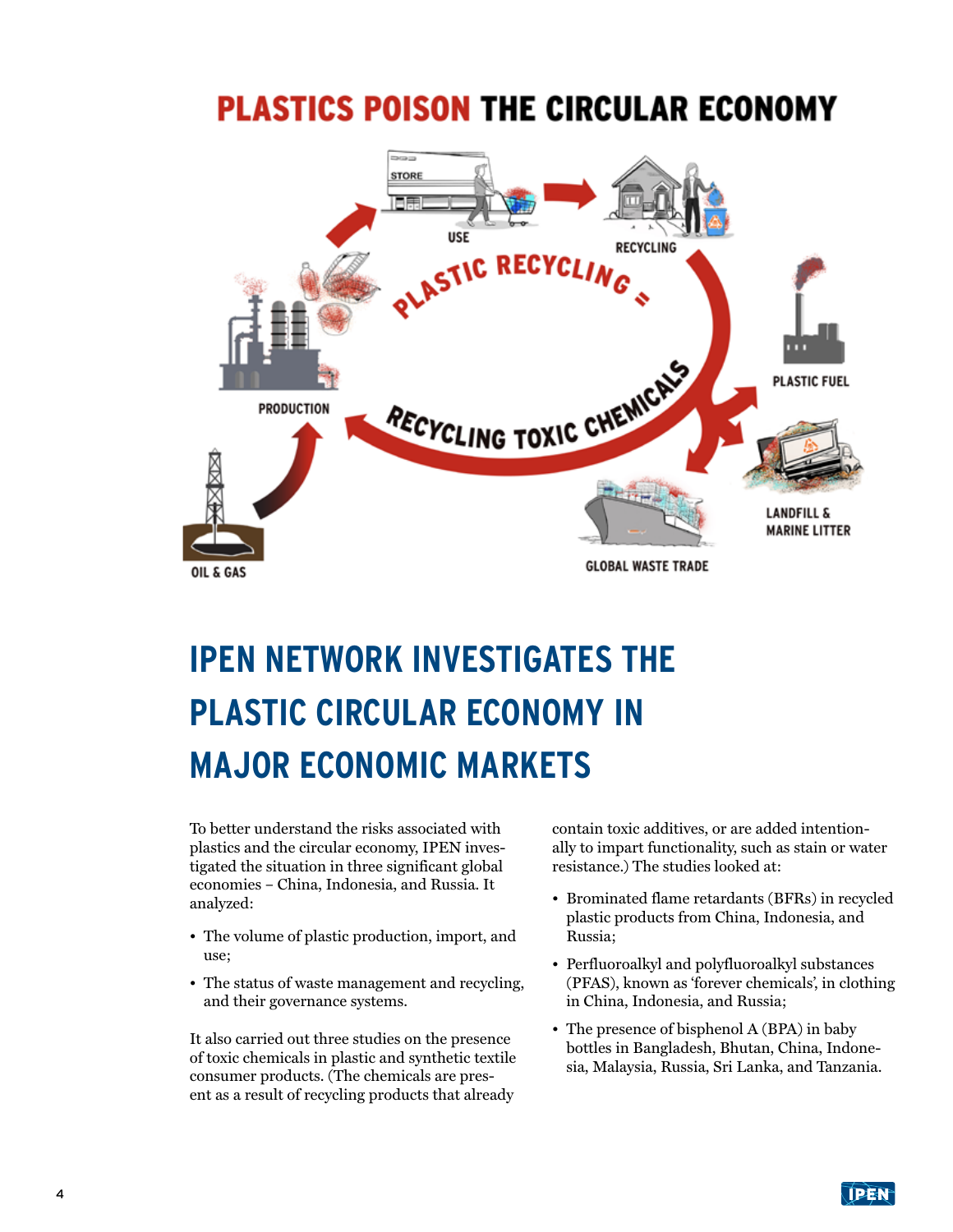# **WHAT THE STUDIES REVEAL**

Overall, the studies' findings paint a nightmare scenario of countries unable to deal with complex hazardous waste streams and citizens exposed to toxic chemicals in everyday products. The results, in combination with previous IPEN studies, indicate that many plastics pose serious risks to people and the planet throughout their life cycle (production, use, recycling, and disposal).

The work highlights the extent of the problem today, which is already causing major concerns in terms of the planet's capacity to manage the risk burden of plastics<sup>1</sup>. With plastics producers predicting a five-fold increase in output between 2020-2050, the complexity of the situation needs to be understood and urgently addressed.

#### **Core to the problem are:**

- The dramatic increase of plastic production and consumption (for example, over five years, a 64% increase in Russia and 25% in China);
- The widespread use of toxic chemical additives in plastics;
- The lack of regulatory frameworks in many countries to manage health and environmental risks of plastics and chemicals;
- The generation of large volumes of plastics waste, much of which is entering the environment.
- Insufficient infrastructure in many countries to collect waste and recycle or treat it in a way that avoids further threats to human health and the environment.
- Lack of knowledge and control relating to the circulation of toxic chemicals in waste and recycled products.

#### **A GLOBAL INSTRUMENT TO TACKLE PLASTICS NEEDS TO ADDRESS MULTIPLE ISSUES**

IPEN believes the situation needs an urgent international response. Between 28 February-2 March 2022, over 190 governments will meet at the UN Environment Assembly (UNEA) to discuss the introduction of a global instrument to tackle marine waste and plastic pollution.

IPEN wants to see an agreement that is based on a comprehensive approach to prevent and reduce plastic pollution in the environment, including microplastics. IPEN backs the approach proposed by Rwanda and Peru, supported by over 50 countries, that this should be achieved by reducing the over-

all amount of plastic production and addressing the full life cycle of plastics from production, consumption and design, to waste prevention, management and treatment, including provisions to control compounds, additives and harmful substances, as well as intentionally added microplastics.



#### **IPEN IS CALLING FOR:**

The strengthening of global policies to simplify the range and reduce the volume of plastic materials in commerce, focusing on essential uses, the elimination of toxic chemicals in new plastics, and the labelling of ingredients;

Ending Hazardous Plastic Waste Management through policies that protect human health and the environment, including banning toxics recycling, the use of plastic waste as fuel, and incineration as a disposal method; and

Holding plastic and chemical producers financially responsible for the social, economic, and environmental harm caused by their products through taxes, fees, and deposit return programs.

<sup>1</sup> Operating outside the planetary boundary for novel entities https://pubs.acs.org/doi/10.1021/acs.est.1c04158#:~:text=The%20 novel%20entities%20boundary%20in,integrity%20of%20 Earth%20system%20processes.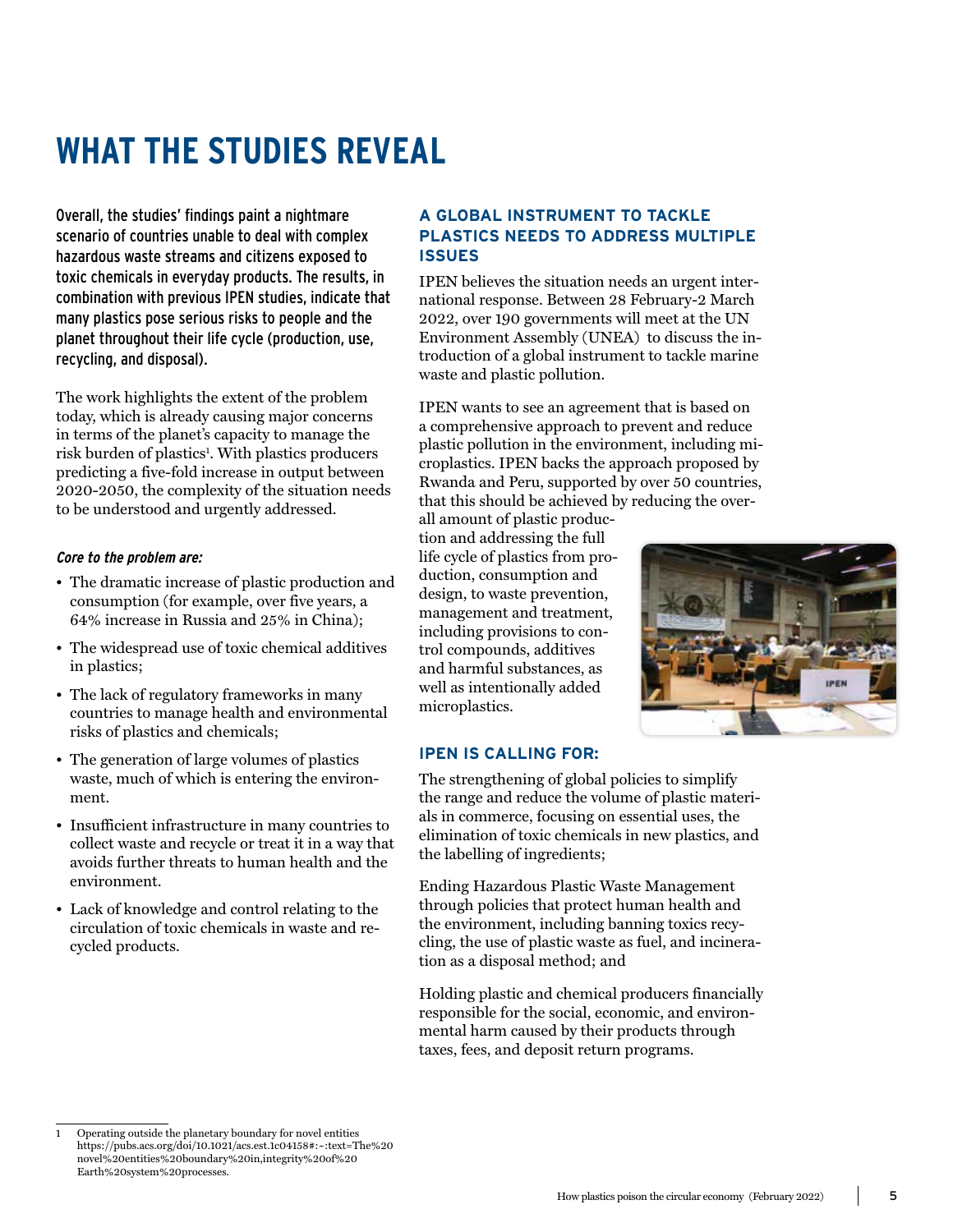**Child's toy among computer circuit boards at recycling center in Guiyu, Guangdong, China.** (Reuters/Alamy.com)

# **A DEEPER DIVE INTO IPEN'S STUDIES**

#### **THE CURRENT STATUS OF PLASTICS WASTE MANAGEMENT IN CHINA, INDONESIA AND RUSSIA**

To shed light on the situation for plastics and their waste management in China, Indonesia and Russia, IPEN's local partners conducted three country studies, funded by the Swedish government. Even though all three countries have significant economies, information on their capacity to manage waste has been lacking. Each study assessed the countries' policies and regulations relating to waste, and the supply and demand of their petrochemical and plastics industries, including the plastic waste trade. The burden of plastic waste on the public and environment in each of the countries was assessed, and IPEN has made specific recommendations for each country.

Taken together, the studies indicate many problems in all three countries, even when governments have introduced policies to tackle waste plastics. These issues are likely to be replicated around the globe.

#### **CALL-OUTS FROM THE STUDIES**

A report by the Vanke Foundation found that, when it comes to recycled plastic products, there are still many people in China who think of the plastic recycling industry as consisting of many small, ill-regulated companies which cause severe pollution.

The Indonesian National Plastic Action Partnership 'business as usual' projection estimates that plastic pollution will increase by a third to 6.1m tonnes in 2025 and will more than double in 2040 – even if plastic waste collection rates keep pace with growing waste generation.

In Russia, recycled plastic products include toys for children. Such plastics may contain flame retardants that are normally found in the plastic enclosures of electronic products.

As well as assessing the countries' capacity to manage plastic waste, IPEN also used its network to investigate the presence of toxic chemical additives in consumer products in three separate studies, which are described below.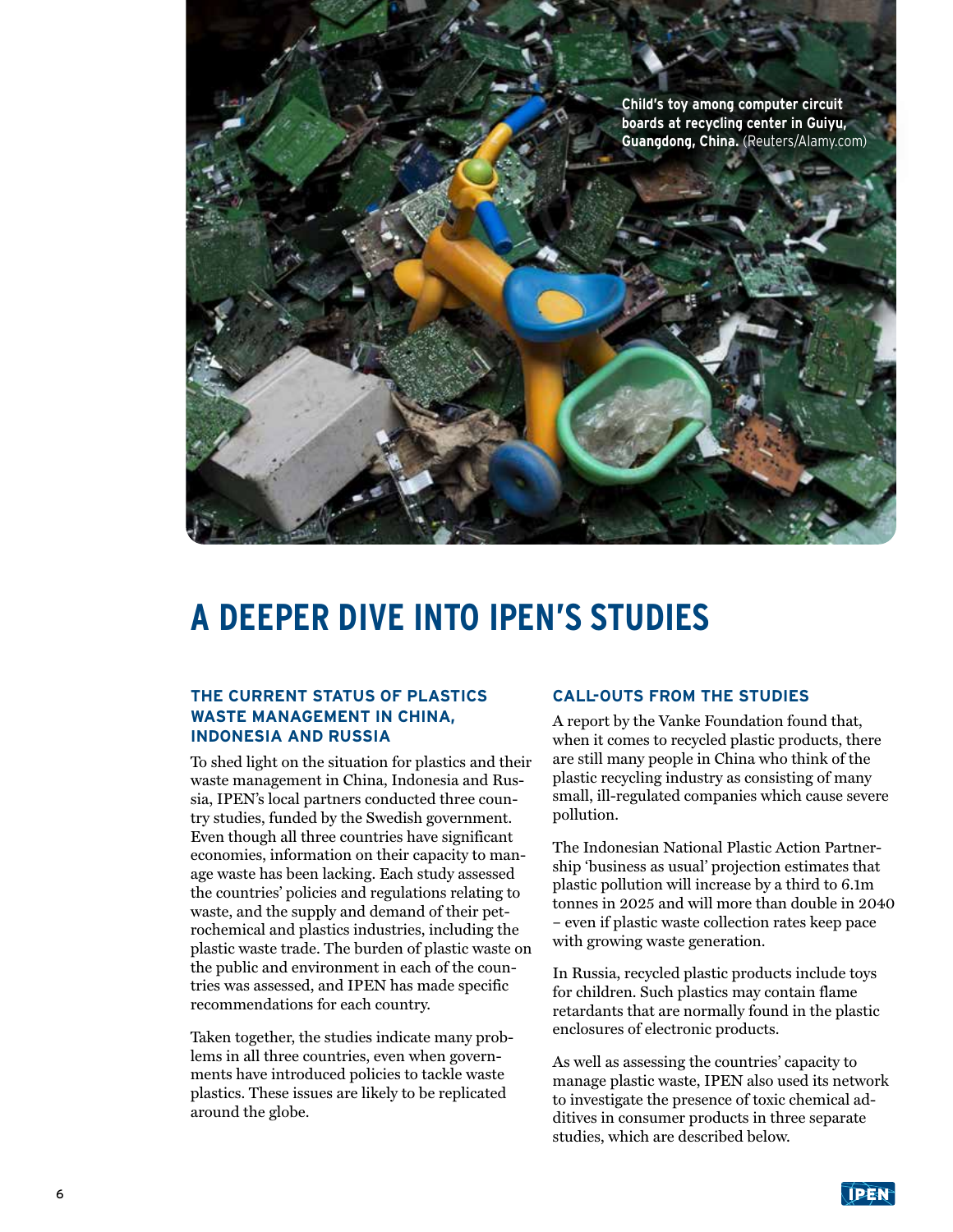

### **BROMINATED FLAME RETARDANTS IN (RECYCLED PLASTIC) PRODUCTS FROM CHINA, INDONESIA AND RUSSIA**

The study looked at brominated flame retardants (BFRs) in recycled plastic products from China, Indonesia, and Russia to determine whether certain products (toys, hair accessories, office supplies, and kitchen utensils) contained BFRs. While looking to corroborate previous studies regarding the use of recycled, flame-retardant-containing plastics, the study also aimed to contribute to the setting of standards and to improve the control of harmful BFRs in plastic consumer products and waste.

#### **RESULTS**

All 73 samples analyzed contained BFRs banned by the Stockholm Convention (POP-BFRs, i.e., penta- octa-, decaBDE, and HBCD). All samples contained octaBDE (at concentrations ranging from 0.008 to 261.7 ppm) and 72 samples contained decaBDE (at concentrations ranging from 0.088 to 442.6 ppm).

The varied composition and concentrations of BFRs in the samples suggests that plastic waste from heterogeneous sources was used to produce the recycled plastics likely to have been used to make these products.

None of the countries have legislation banning the use of all POP-BFRs, yet all produce and receive e-waste containing these substances. The presence of BFRs in consumer products is highly undesirable, as the chemicals pose significant risk to human health and the environment<sup>2</sup>.

Recycling exemptions to the global ban of penta- and octaBDEs, and low threshold limits for POPs in waste set in the Stockholm and Basel Conventions, allow POP-BFR recycling into new products, and export of end-of-life products and waste with POP-BFRs into developing countries. A limit of 50ppm for the sum of PBDEs should

apply to bring standards into line with PCBs already listed by the Stockholm Convention and to stop toxic recycling and waste exports into countries lacking capacities to deal with the waste. Based on a 50ppm limit, 62 out of 73 (85 %) would be categorized as POPs waste.

#### **BASED ON THE FINDINGS, IPEN RECOMMENDS:**

• *To achieve a non-toxic circular economy and avoid regrettable substitution*,

a class-based approach for restricting all brominated flame retardants needs to be implemented.

- *To ensure PBDE- and HBCD-treated products are separated from recycling streams,* health and environment-protective limits need to be set for POPs wastes under the Basel Convention. This should be 50 ppm for the sum of polybrominated diphenyl ethers (PBDEs: i.e.m penta-, octa-, decaBDE) and 100 ppm for hexabromocyclododecane (HBCD) in waste. Waste streams above these levels must be managed in an environmentally sound manner in line with the Basel and Stockholm Conventions.
- Until products are made without toxic additives, environmentally sound separation needs to be deployed, to remove *wastes contaminated with toxic chemicals* from other plastics prior to recycling.
- *To prevent the export of e-waste to countries that lack regulatory infrastructure and technical and economic capacities for hazardous waste management*, the export of e-wastes must be banned by the Basel Convention. E-waste must be clearly defined as hazardous.



<sup>2</sup> Seven harmful chemical types in plastics https://ipen.org/ documents/7-harmful-chemical-types-plastics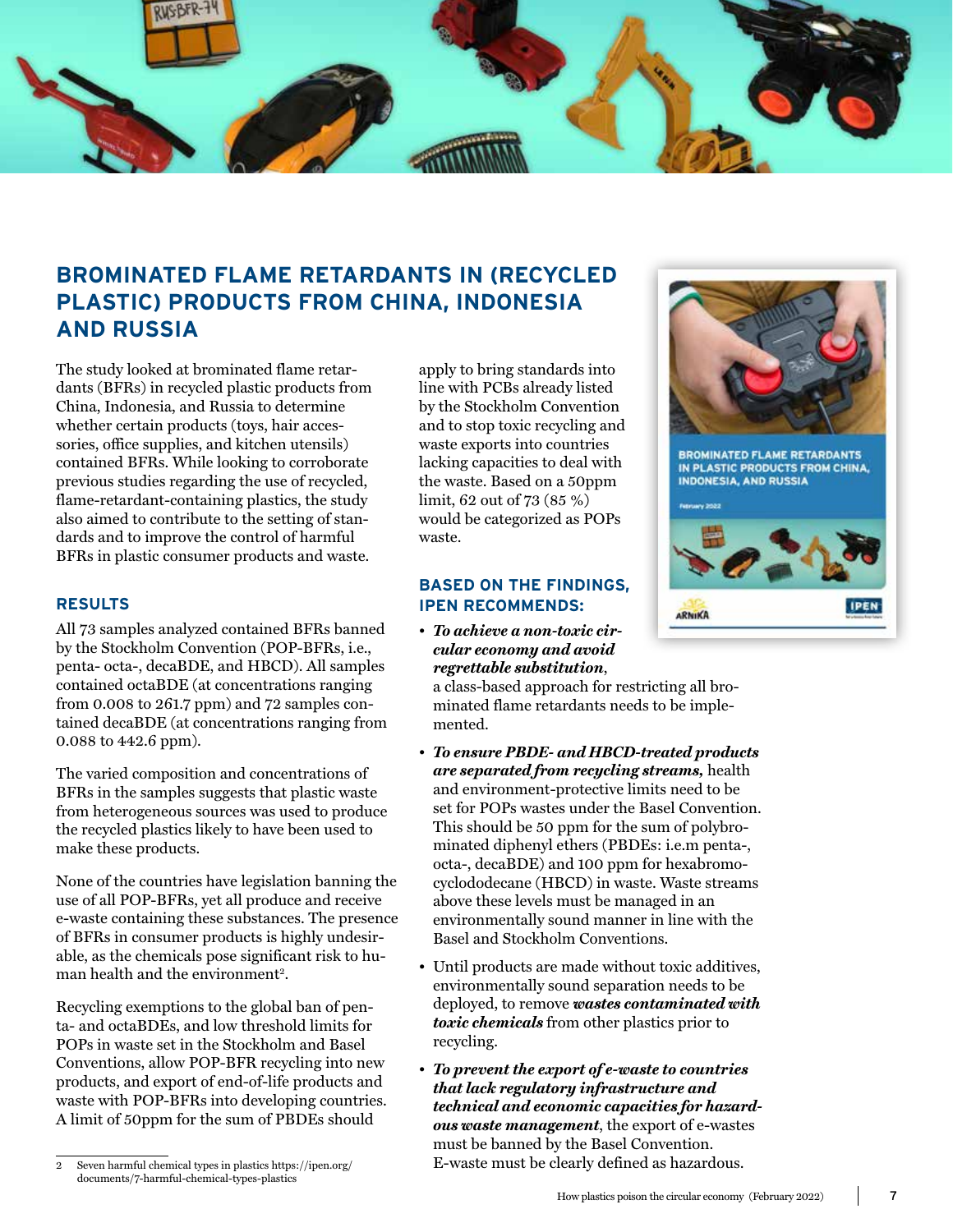



### **PFAS IN CLOTHING IN CHINA, INDONESIA, AND RUSSIA**

PFAS chemicals have been used extensively to make outdoor clothing waterproof. Concern about the health and environmental impacts of PFASs have led to an international ban on specific chemicals. However, there are around 4,700 PFAS chemicals - and many manufacturers have switched from those banned to others that are yet to be regulated. From a circular economy perspective, the presence of PFAS chemicals in consumer products causes exposure during production and disposal. At present few

textiles are recycled, but the use of PFASs hinders recycling as it will result in people being exposed via new products. The IPEN study set out to assess the use of PFASs in synthetic outdoor clothing and sportswear products in China, Indonesia and Russia and aims to contribute to the discussion on how to achieve a non-toxic circular economy.

#### **RESULTS**

84% of the samples tested contained at least one of targeted PFAS substances - however, of the 55 PFAS substances tested, only four were found. These were three fluorotelomer alcohols (FTOHs) and one polyfluoroalkyl phosphate diester (di-PAP). FTOHs and their breakdown products, which include globally banned PFOA, are associated with human health effects. The limited number of PFAS substances identified in the study is consistent with previous investigations and highlights the limitations of analytical test methods. Most textile waste currently goes to landfill, or incineration (which is likely to lead to emissions of PFAS and fluorinated greenhouse gases, among other pollutants). However, the studies show that growing demand to recycle textiles will be problematic. PFASs are hard to trace and difficult to remove from fibers. Recycling PFAS-treated textiles will lead to uncontrolled exposure to 'forever chemicals'.

#### **BASED ON THE PFAS FINDINGS, IPEN RECOMMENDS:**

- National governments should implement the Stockholm Convention's listing of PFOS and PFOA by implementing national legislation banning the substances, and develop and implement broad restrictions on PFASs.
- Parties to the Stockholm Convention should remove all exemptions and acceptable purposes of PFOS and PFOA, support the listing of PFHxS without exemptions, and work for a class-based approach so that all PFASs are listed for elimination under the convention.
- Parties to the Basel Convention should define all PFAS-contaminated waste as hazardous, based on delayed or chronic toxicity and they should ratify the Basel Ban amendment prohibiting trade of PFAS-contaminated waste to non-OECD countries. They also need to acknowledge that PFAS-contaminated products are nonrecyclable, and need to be recognized as such in technical guidelines on the environmentally sound management of plastics waste. A classbased approach to determining maximum limits for PFAS in waste should be taken.
- Stakeholders in the Strategic Approach to International Chemicals Management should significantly increase their efforts to support the transition to safe, non-PFAS alternatives or phase out non-essential uses. Information, including hazard data for PFAS and alternatives, and analytical methods need to be made available. And the public needs access to better information so that they can choose PFAS-free products.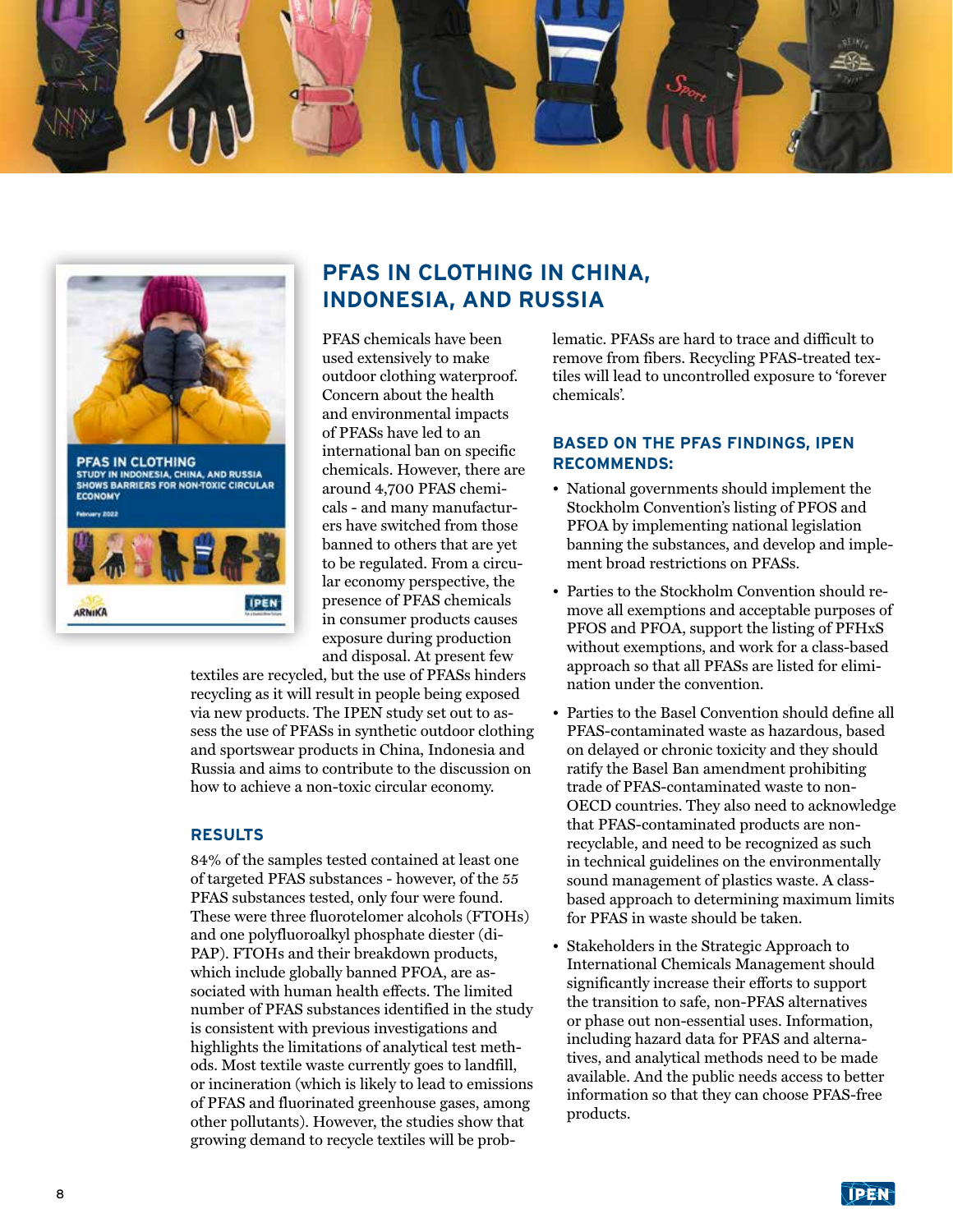

## **A CALL TO ACTION: FREE CHILDREN FROM BPA'S LEGACY**

A number of countries, including EU member states, Malaysia, China, and Indonesia have restricted the use of BPA in baby bottles. However, many countries do not monitor compliance well. To address this problem, IPEN used its network of participating organizations to collect baby bottles in eight countries for assessment of the BPA content. The countries included: Bangladesh, Bhutan, China, Indonesia, Malaysia, Russia, Sri Lanka, and Tanzania.

#### **RESULTS**

BPA was present in 78% of the 98 products tested. As BPA is an endocrine-disrupting chemical there is no safe exposure limit, and the fact this chemical is found in food contact products designed for children, who are particularly vulnerable to EDCs as they grow and develop, is extremely concerning. Note that 61% of samples labelled BPA-free was found to be mislabeled. One of these mislabeled samples also violated Malaysia's Food Regulations, as use and import of polycarbonate baby bottles with BPA is prohibited in that country. All other samples are technically legal to sell in their markets.

#### **BASED ON THE BPA FINDINGS, IPEN RECOMMENDS:**

An immediate ban on BPA and bisphenol-based materials, prioritizing children's products and food contact materials, and including legally binding rules for use of "BPA-free" in consumer labeling.

Support for substitutions with safe alternatives to BPA and bisphenol-based materials.

Establishing mechanisms to monitor product compliance.

A requirement for bisphenolbased materials to be removed from waste streams to prevent these chemicals being recycled into new products.